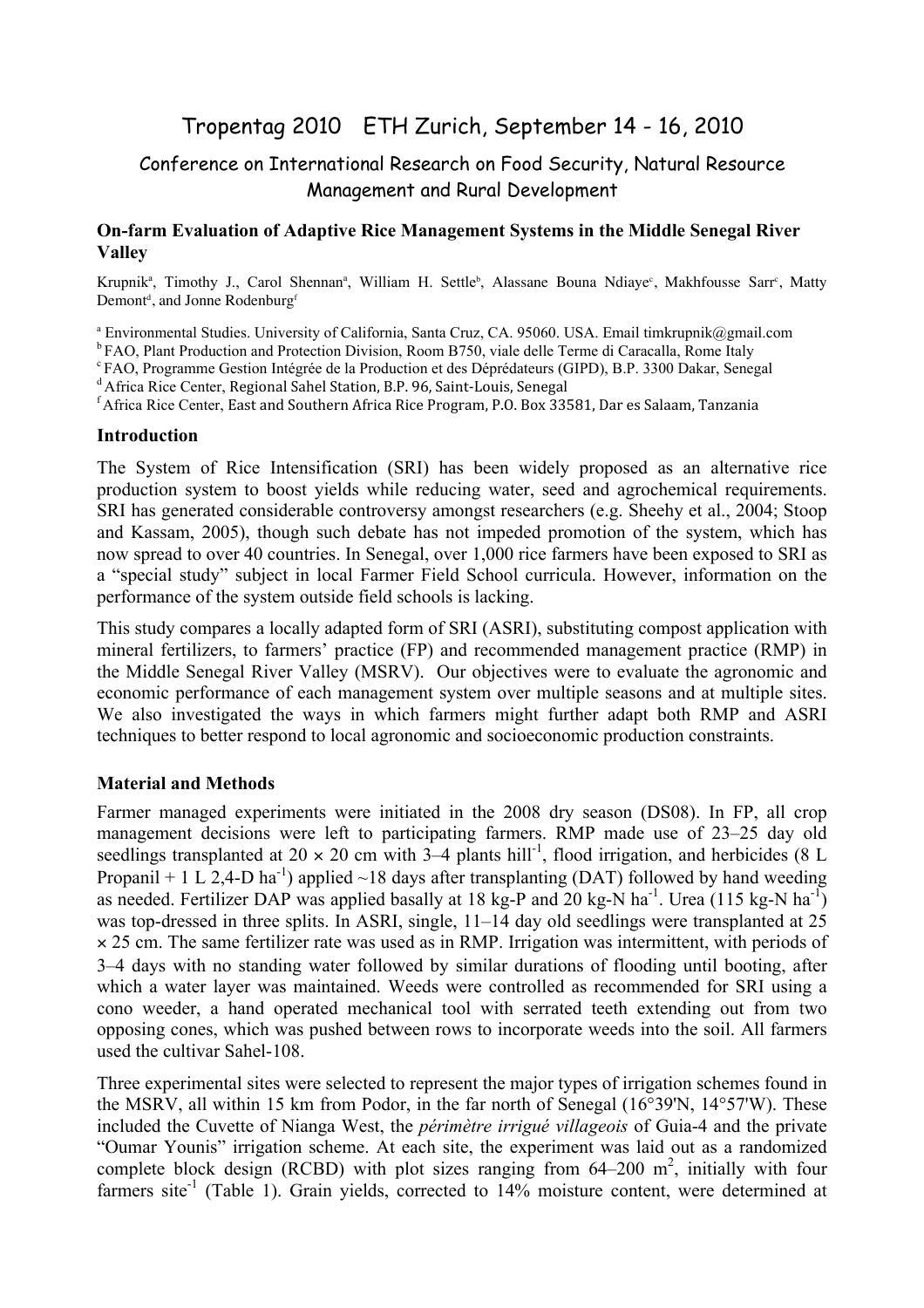physiological maturity from three randomly placed and then composited 4 m<sup>2</sup> quadrats.

At the conclusion of the DS08, farmers discussed their impressions of RMP and ASRI. Because each system offered unique advantages and disadvantages, they proposed testing an additional treatment employing what they considered to be each system's most useful components. This "Farmer Adapted System of Rice Intensification", or FASRI, was subsequently compared to FP, RMP and ASRI in the 2008 wet season (WS08) and 2009 dry season (DS09). Weed biomass was sampled during these seasons from two randomly placed 50 cm<sup>2</sup> quadrats plot<sup>-1</sup> at ~15, 30-35 DAT, and booting. Herbicide use was measured by noting their volume and dilution of in backpack sprayers before and after application. Farmers were equipped with stopwatches to collect real-time labor data, and price information was gathered from a database maintained by AfricaRice (see Demont *et al*. 2009). Yields were analyzed by ANVOA for a RCBD using JMP 8.0.2 (SAS Inst., San Francisco); weed data were subjected to repeated measures ANOVA.

## **Results and Discussion**

In the DS08, all farmers chose transplanting for FP crop establishment using three to eight 32–40 day old seedlings hill<sup>-1</sup>. Mean FP fertilizer dose was slightly lower (-9 kg-N and -4 kg-P ha<sup>-1</sup>) than in RMP and ASRI. Only one farmer used three rather than two N top dressings, and fields tended to be deep flooded (up to 25 cm water depth). Farmers applied between 3–7 L of Propanil + 1 L 2,4-D ha<sup>-1</sup>. Three of Guia-4's and one of Nianga's farmers did not hand weed after herbicide application, despite post-spraying survival weeds, most notably *Oryza longistaminata*  A. Chev. & Roehr and *Echinochloa colona* (L.) Link. At Oumar Younis, farmers uniformly applied 1.5 L ha<sup>-1</sup> of oxadiazon (Ronstar) pre-emergent herbicide in DS08, though in subsequent seasons they used Propanil + 2,4-D. They always hand weeded near panicle initiation.

Across seasons and sites, there were no statistical differences between RMP and ASRI yields, although they were always significantly higher (*P*<0.05) than FP (Table 1). These data support McDonald *et al.* (2006) who showed SRI yields to be commensurate with "Best Management Practices", though in the present study, each far out yielded FP. But while farmers appreciated the potential for high yields and water savings with ASRI, they described labor demands for multiple mechanical weedings as onerous. Weedings also fell at a time labor was already constrained by horticultural crop requirements. Similarly, farmers described the elevated herbicide dose used in RMPs as potentially costly, and indicated that because of poorly functioning agrochemical markets, larger volumes of herbicides might be difficult to reliably source. Farmers consequently proposed testing FASRI as a fourth treatment that borrowed from both ASRI and RMP. FASRI included transplanting two 11–14 day old seedlings hill<sup>-1</sup> at  $20 \times 20$ cm, intermittent irrigation and recommended fertilizer rates. Weeds were mechanically controlled once with a cono weeder around 18 DAT. Herbicides (6:1 Propanil to 2,4-D ratio) were applied 12–18 days later, but only at locations in the field were weed presence warranted action.

Yields in the WS08 followed the same pattern as the previous season. While no significant differences were found between ASRI, RMP or FASRI, they all significantly increased yields (*P*<0.05) over FP (Table 1). Using FASRI, farmers reduced herbicide use by 40% and 11% compared to RMP and FP. Weed biomass was significantly lower in FASRI than FP plots (*P*<0.05), but not different than ASRI or RMP. Higher weed biomass in FP plots was probably caused by a combination of poor land leveling, the late application of low concentrations of herbicides on fields that were incompletely drained, and insufficient hand weeding.

Comparing economic performance, mean profits over FP were greatest with FASRI at all locations. ASRI yielded benefits similar to RMP at Nianga and Guia-4, but at Oumar Younis, they were slightly lower (Table 2). In 2008, the NGO Africare compared SRI to FP and in a similar environment near Timbuktu, Mali. High SRI yields and profits were also observed, though they did not further compare SRI to other, alternative crop management practices.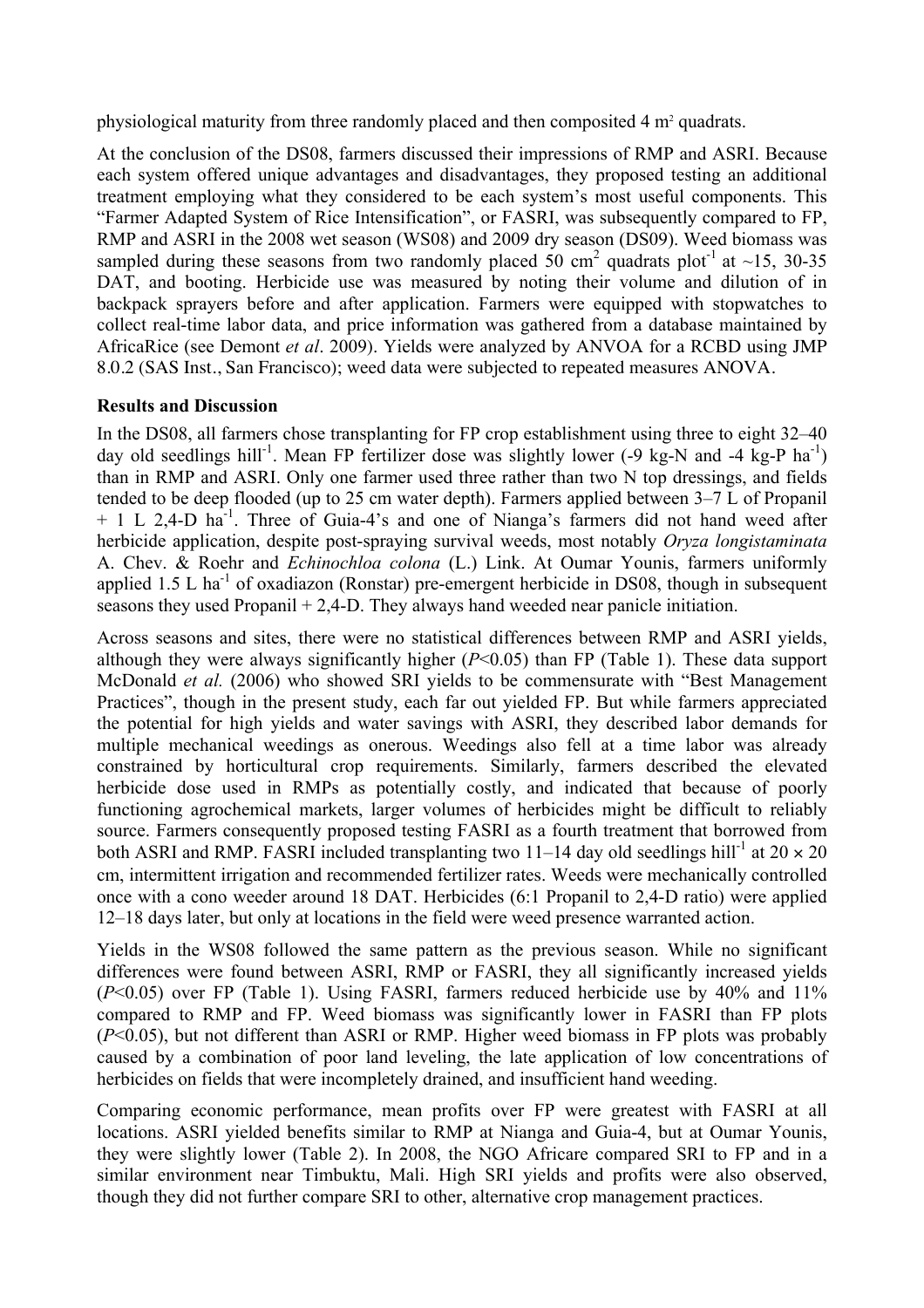| There is two figures (CIII) of ET, There, There and FINSIN for three eropping seasons in the more $\ell$ . |                   |                   |                   |  |  |  |  |  |  |
|------------------------------------------------------------------------------------------------------------|-------------------|-------------------|-------------------|--|--|--|--|--|--|
|                                                                                                            | <b>DS08</b>       | WS08              | DS <sub>09</sub>  |  |  |  |  |  |  |
| Cuvette Nianga West                                                                                        |                   |                   |                   |  |  |  |  |  |  |
| FP                                                                                                         | 5.54 $a$          | 4.22a             | 4.80 a            |  |  |  |  |  |  |
| <b>ASRI</b>                                                                                                | 7.19 b            | 5.66 <sub>b</sub> | 6.72 $b$          |  |  |  |  |  |  |
| <b>RMP</b>                                                                                                 | 6.55 $b$          | 5.45 <sub>b</sub> | 6.50 b            |  |  |  |  |  |  |
| FASRI                                                                                                      | $-1$              | 5.59 <sub>b</sub> | 6.73 $b$          |  |  |  |  |  |  |
| PIV Guia-4                                                                                                 |                   |                   |                   |  |  |  |  |  |  |
| FP                                                                                                         | 4.73 a            | 4.66a             | 4.50a             |  |  |  |  |  |  |
| <b>ASRI</b>                                                                                                | 7.50 b            | 5.33 b            | 8.25 <sub>b</sub> |  |  |  |  |  |  |
| <b>RMP</b>                                                                                                 | 6.84 $b$          | 5.23 <sub>b</sub> | 8.25 <sub>b</sub> |  |  |  |  |  |  |
| FASRI                                                                                                      | --                | 5.63 b            | 8.36 <sub>b</sub> |  |  |  |  |  |  |
| <b>Oumar Younis</b>                                                                                        |                   |                   |                   |  |  |  |  |  |  |
| FP                                                                                                         | 5.28a             | 4.53a             |                   |  |  |  |  |  |  |
| <b>ASRI</b>                                                                                                | 8.61 <sub>b</sub> | 5.68 <sub>b</sub> |                   |  |  |  |  |  |  |
| RMP                                                                                                        | 9.02 b            | 5.86 <sub>b</sub> |                   |  |  |  |  |  |  |
| FASRI                                                                                                      | --                | 6.49 <sub>b</sub> | --                |  |  |  |  |  |  |
| Analysis of variance                                                                                       |                   |                   |                   |  |  |  |  |  |  |
| Location                                                                                                   | $***$             | <b>NS</b>         | ***               |  |  |  |  |  |  |
| Management                                                                                                 | ***               | ***               | ***               |  |  |  |  |  |  |
| $Location \times Management$                                                                               | <b>NS</b>         | <b>NS</b>         | <b>NS</b>         |  |  |  |  |  |  |

Table 1. Rice yields (t ha<sup>-1</sup>) of FP, ASRI, RMP and FASRI for three cropping seasons in the MSRV<sup>a</sup>.

 $a<sup>a</sup> N=4$  farmers site<sup>-1</sup> in DS08. N=4 (Nianga), 6 (Guia-4) and 5 (Oumar Younis) in WS08. In DS09, N=6 (Guia-4) and 4 (Nianga) farmers site<sup>-1</sup>. In fitting our ANOVA models, we utilized type III sum of squares, which is robust to small differences in sample size (Quinn and Keough, 2002).

\*Indicates significance: \*\**P*<0.01, \*\*\**P*<0.001. In columns, means followed by a common letter or sharing bold, italic text are not significantly different using Tukey's HSD test ( $\alpha$ =0.05), which controls against Type I errors.

We were unable to measure irrigation use in these experiments, although observations of floodwater depths suggested greater water use in RMP and FP than ASRI and FASRI. In simultaneous on-station experiments on similar soil types and geomorphic positions, Krupnik *et al.* (2010) demonstrated that water savings of up to 30% were possible with ASRI compared to RMP without significant differences in grain yield. Assuming a 30% reduction in water use over FP, which tended to have even deeper water layers than RMP, we estimate that profits over FP could increase by another 14–29% and 11-20% under ASRI and FASRI, respectively.

| $1000$ $\mu$ , moregoes in mean promote the<br>01 RIVII, IVII AHA LINDRI OVOLTT (WOOO AHA DOOZI, |                     |      |       |            |      |                     |            |       |              |  |  |  |
|--------------------------------------------------------------------------------------------------|---------------------|------|-------|------------|------|---------------------|------------|-------|--------------|--|--|--|
|                                                                                                  | Cuvette Nianga West |      |       | PIV Guia-4 |      | <b>Oumar Younis</b> |            |       |              |  |  |  |
|                                                                                                  | <b>RMP</b>          | ASRI | FASRI | RMP        | ASRI | FASRI               | <b>RMP</b> | ASRI  | <b>FASRI</b> |  |  |  |
| <b>WS08</b>                                                                                      | 194                 | -98  | 270   |            | 86   | 144                 | 182        |       | 258          |  |  |  |
| DS09                                                                                             | 473                 | 396  | 504   | 295        | 249  | 341                 | $- -$      | $- -$ | $- -$        |  |  |  |
| $\epsilon$ = $\epsilon$ moment<br>$\sim$                                                         |                     |      |       |            |      |                     |            |       |              |  |  |  |

Table 2. Increases in mean profits ( $\epsilon$  ha<sup>-1</sup>) of RMP, MP and FASRI over FP (WS08 and DS09).

656 FCFA=  $1 \in$ 

Prior to the initiation of the 2009 DS, the Senegalese state reduced urea subsidies by 50%. Herbicide and DAP subsidies were eliminated altogether. Farmers at Guia-4 responded by applying an average of 11 kg-N ha<sup>-1</sup> less than other systems. They applied no P at all. At Nianga, farmers applied an average of 8 kg-P ha<sup>-1</sup>, while N doses were nearly identical to other systems. Across sites, Propanil and 2,4-D application ranged from 3-9 L and 0-0.5 L ha<sup>-1</sup>. Resulting FP yields were low (Table 1). Because of severe crop damage by granivorious birds (*Quelea quelea*  L.), data from Oumar Younis are not reported. But across the remaining sites, ASRI, RMP and FASRI, all of which maintained recommended fertilizer rates, increased yields by 2.8, 2.7 and 2.9 t ha<sup>-1</sup> over FP. Herbicide load was reduced by 58% and 37% under FASRI compared to RMP and FP. Weed biomass was also significantly lower than FP, but higher than RMP and equal to ASRI (*P*<0.05). While higher weed biomass in FASRI did not reduce yield compared to RMP (Table 1), less than ideal weed control occurred because two farmers applied herbicides before